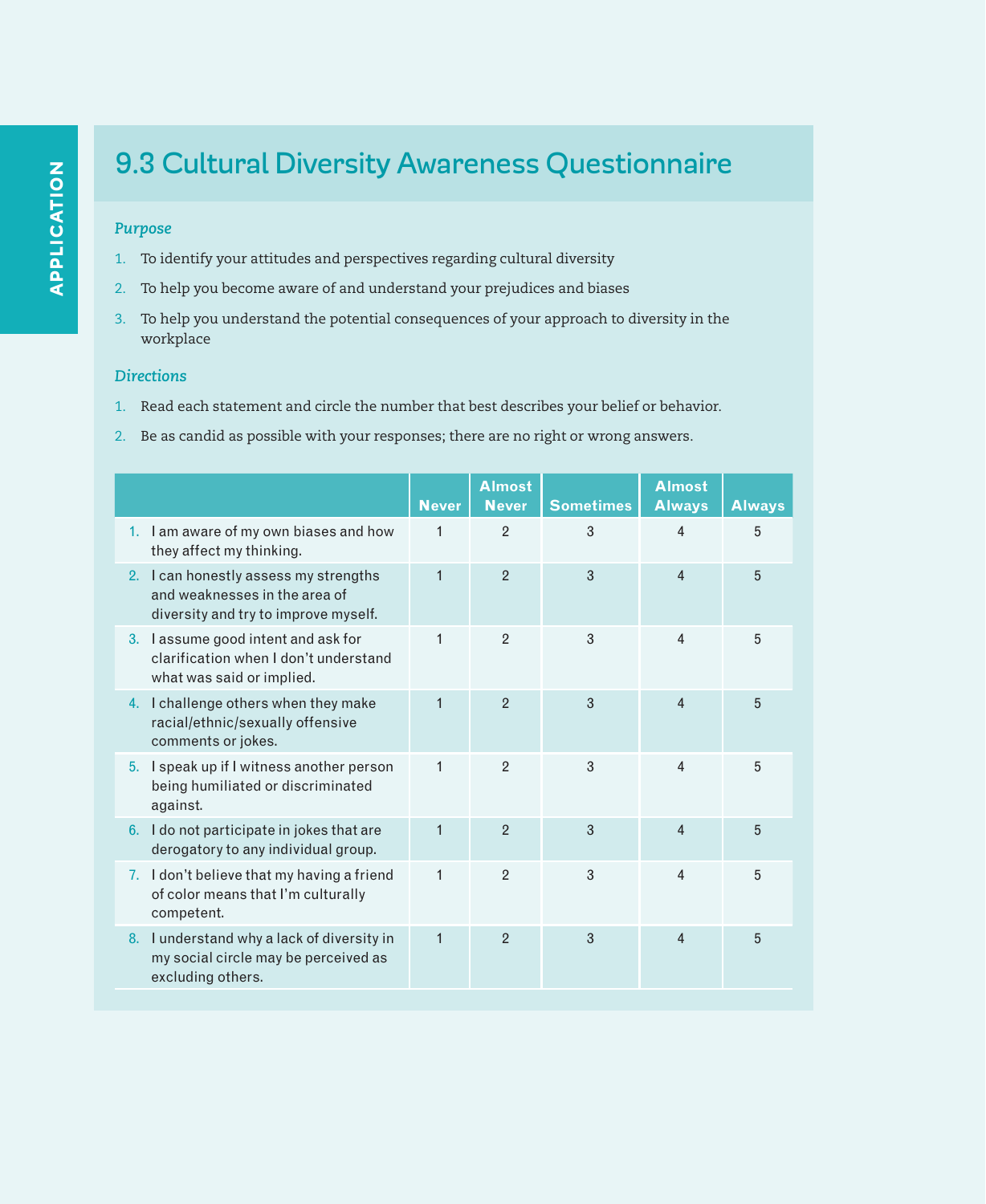|     |                                                                                                                                                               | <b>Never</b> | <b>Almost</b><br><b>Never</b> | <b>Sometimes</b> | <b>Almost</b><br><b>Always</b> | <b>Always</b> |
|-----|---------------------------------------------------------------------------------------------------------------------------------------------------------------|--------------|-------------------------------|------------------|--------------------------------|---------------|
|     | 9. I realize that people of other cultures<br>have a need to support one another<br>and connect as a group.                                                   | $\mathbf{1}$ | $\overline{2}$                | 3                | $\overline{\mathbf{4}}$        | 5             |
|     | 10. I do not make assumptions about a<br>person or individual group until I have<br>verified the facts on my own.                                             | $\mathbf{1}$ | $\overline{2}$                | 3                | $\overline{4}$                 | 5             |
|     | 11. I have multiple friends from a variety<br>of ethnicities and abilities.                                                                                   | $\mathbf{1}$ | $\overline{2}$                | 3                | 4                              | 5             |
|     | 12. I connect easily with people who look<br>different from me and am able to<br>communicate easily with them.                                                | $\mathbf{1}$ | $\overline{2}$                | 3                | $\overline{\mathbf{4}}$        | 5             |
|     | 13. I'm interested in the ideas and beliefs<br>of people who don't think and believe<br>as I do, and I respect their opinions<br>even when I disagree.        | $\mathbf{1}$ | $\overline{2}$                | 3                | 4                              | 5             |
|     | 14. I work to make sure people who are<br>different from me are heard and<br>accepted.                                                                        | $\mathbf{1}$ | $\overline{2}$                | 3                | $\overline{4}$                 | 5             |
|     | 15. I recognize and avoid language that<br>reinforces stereotypes.                                                                                            | $\mathbf{1}$ | $\overline{2}$                | 3                | 4                              | 5             |
|     | 16. I know others' stereotypes associated<br>with my ethnicity.                                                                                               | $\mathbf{1}$ | $\overline{2}$                | 3                | $\overline{4}$                 | 5             |
|     | 17. I encourage people who are culturally<br>different from myself to speak out<br>on their issues and concerns, and I<br>validate their issues and concerns. | $\mathbf{1}$ | $\overline{2}$                | 3                | 4                              | 5             |
|     | 18. I avoid assuming that others will<br>have the same reaction as I do when<br>discussing or viewing an issue.                                               | $\mathbf{1}$ | $\overline{2}$                | 3                | 4                              | 5             |
| 19. | I understand that I'm a product of my<br>upbringing and believe there are valid<br>beliefs other than my own.                                                 | $\mathbf{1}$ | $\overline{2}$                | 3                | 4                              | 5             |
| 20. | I do not take physical characteristics<br>into account when interacting with<br>others or when making decisions<br>about others' competence or ability.       | $\mathbf{1}$ | $\mathfrak{p}$                | 3                | $\overline{4}$                 | 5             |

APPLICATION APPLICATION

*(Continued)*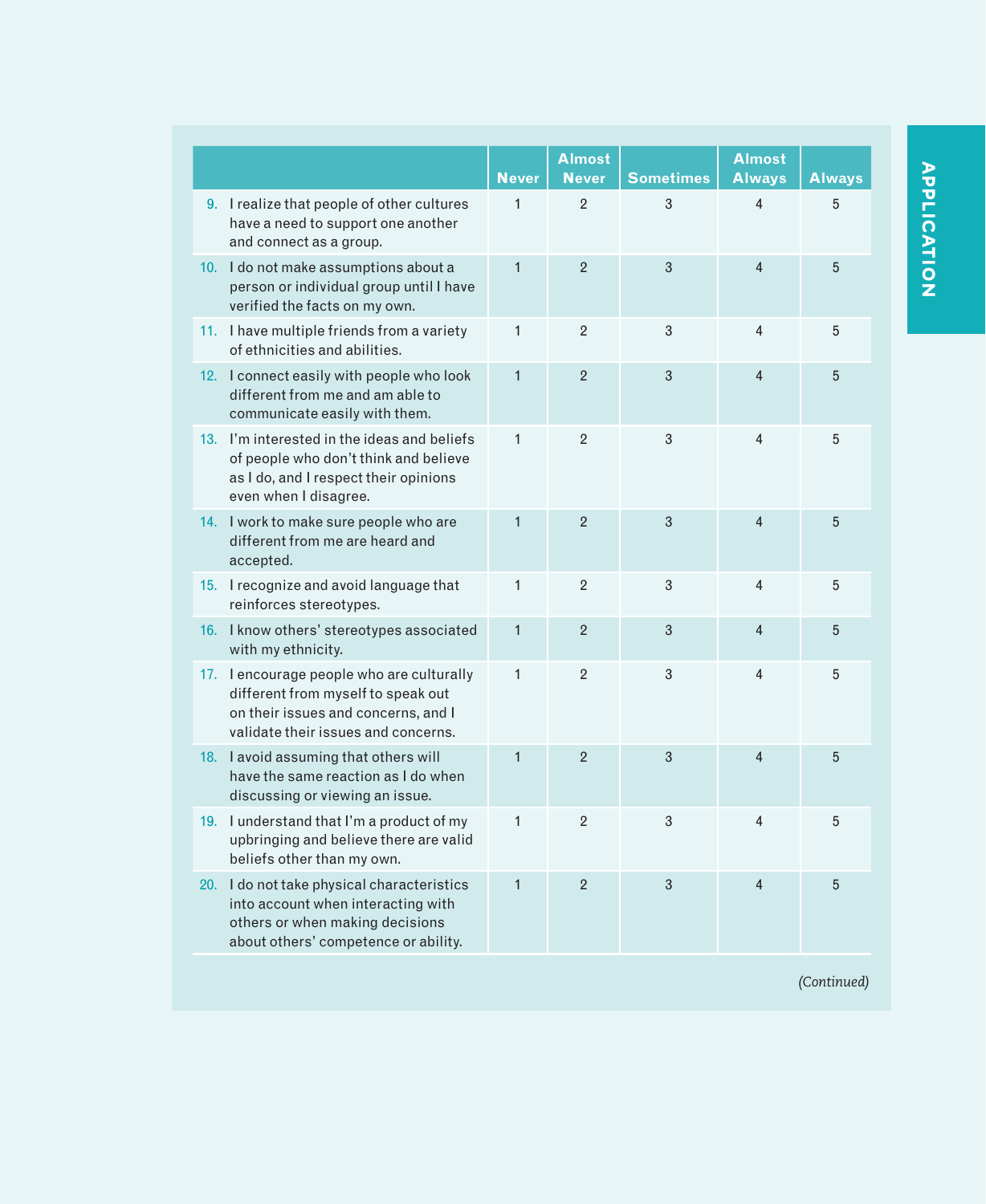# (Continued)

|                                                                                                                                             |              | <b>Almost</b>  |                  | <b>Almost</b>  |               |
|---------------------------------------------------------------------------------------------------------------------------------------------|--------------|----------------|------------------|----------------|---------------|
|                                                                                                                                             | <b>Never</b> | <b>Never</b>   | <b>Sometimes</b> | <b>Always</b>  | <b>Always</b> |
| 21. I recognize that others stereotype<br>me, and I try to overcome their<br>perceptions.                                                   | 1            | $\overline{2}$ | 3                | $\overline{4}$ | 5             |
| 22. I include people who are culturally<br>different from myself in team<br>decision-making processes that<br>impact them.                  | $\mathbf{1}$ | $\overline{2}$ | 3                | $\overline{4}$ | 5             |
| 23. I actively seek opportunities to connect<br>with people who are different from me<br>and seek to build rapport with them.               | $\mathbf{1}$ | $\overline{2}$ | 3                | 4              | 5             |
| 24. I believe "color blindness" is<br>counterproductive and devalues a<br>person's culture or history.                                      | $\mathbf{1}$ | $\overline{2}$ | 3                | $\overline{4}$ | 5             |
| 25. I avoid generalizing behaviors or<br>attitudes of one individual in a group<br>to others.                                               | $\mathbf{1}$ | $\overline{2}$ | 3                | $\overline{4}$ | 5             |
| 26. I actively convey that employees or<br>students of varying backgrounds are<br>as skilled and competent as others.                       | $\mathbf{1}$ | $\overline{2}$ | 3                | $\overline{4}$ | 5             |
| 27. I do not try to justify acts of<br>discrimination to make the victim feel<br>better. I validate his/her assessment<br>of what occurred. | $\mathbf{1}$ | $\overline{2}$ | 3                | $\overline{4}$ | 5             |
| 28. I try to learn about and appreciate the<br>richness of other cultures and honor<br>their holidays and events.                           | $\mathbf{1}$ | $\overline{2}$ | 3                | $\overline{4}$ | 5             |
| 29. I believe there are policies and practices<br>in place that negatively impact people<br>outside the majority culture.                   | $\mathbf{1}$ | $\overline{2}$ | 3                | $\overline{4}$ | 5             |
| 30. I understand the definition of<br>internalized racism and how it impacts<br>people of color.                                            | $\mathbf{1}$ | $\overline{2}$ | 3                | $\overline{4}$ | 5             |
| 31. I believe that race is a social<br>construct, not a scientific fact.                                                                    | $\mathbf{1}$ | $\overline{2}$ | 3                | $\overline{4}$ | 5             |
| 32. I know and accept that people's<br>experiences and background impact<br>how they interact with and trust me.                            | $\mathbf{1}$ | $\overline{2}$ | 3                | $\overline{4}$ | 5             |

*Source:* Adapted from Special Populations and CTE Illinois Leadership Project. (2016). *Cultural Diversity Self-Assessment*. Retrieved from http://illinoiscte.org/index.php/resources/cultural-competency-module